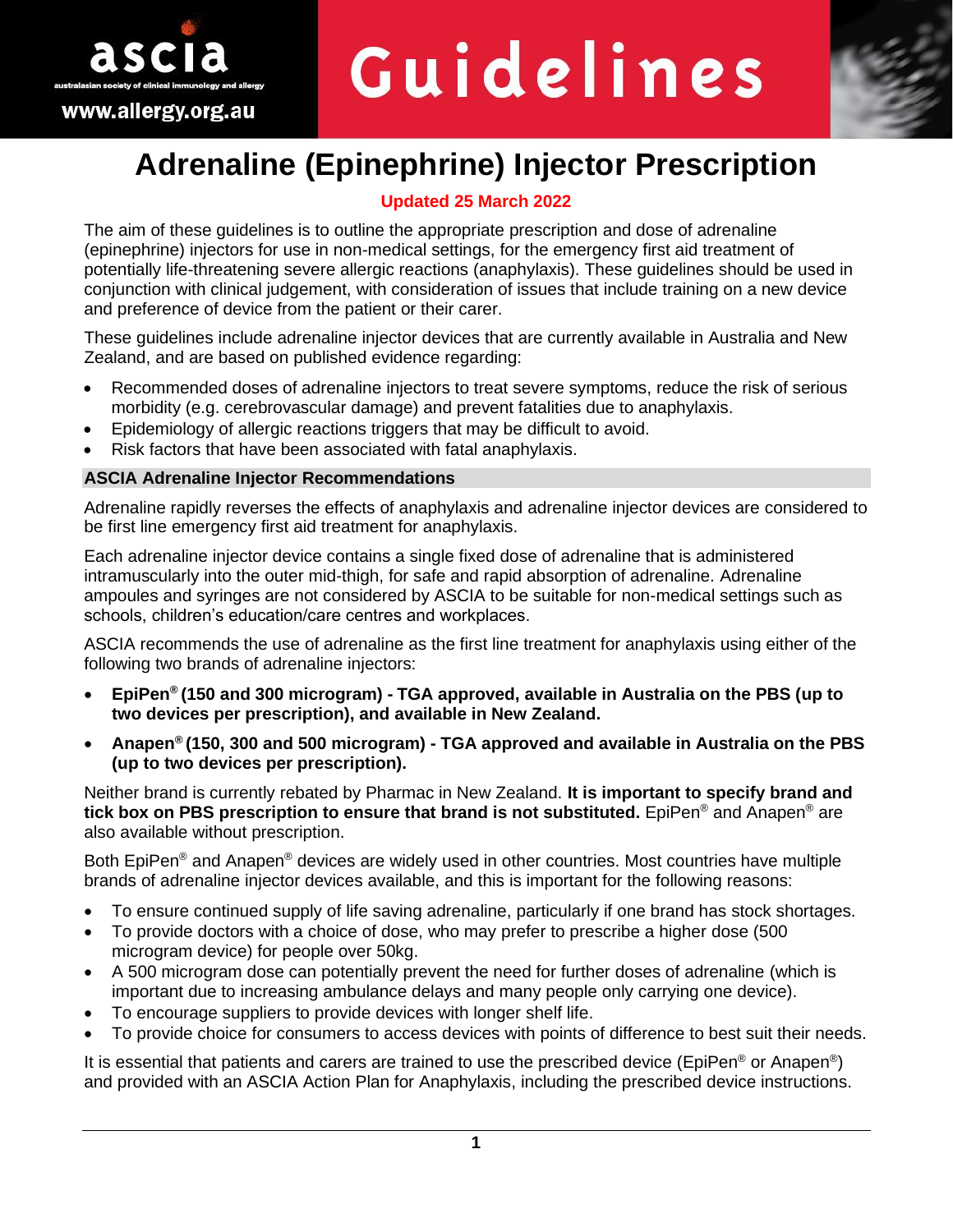# **ASCIA Adrenaline Injector Dose Recommendations**

ASCIA recommends the adrenaline injector doses listed below, based on expert consensus and standard practice by ASCIA members, which vary to the product information.

These doses are consistent with the Acute Anaphylaxis Clinical Care Standard for Australia, Australian Prescriber Anaphylaxis wallchart, Australian Immunisation Handbook and international recommendations from the World Allergy Organisation (WAO), Canada and the UK (refer to weblinks below).

# **Children 7.5-20kg (aged around one to five years):**

- EpiPen® Jr (150 microgram) or
- Anapen® 150 (Jr) (150 microgram)

# **Adults and children over 20kg (aged around five years or over):**

- EpiPen<sup>®</sup> (300 microgram) or
- Anapen® 300 (300 microgram)

# **Adults and children over 50kg (aged around twelve years or over):**

- New \*Anapen® 500 (500 microgram) or
- Anapen® 300 (300 microgram) or
- EpiPen<sup>®</sup> (300 microgram).

## **\*The dose of adrenaline in Anapen 500 is consistent with the intramuscular injection (IMI) dose recommendations for people who weigh more than 50kg in the publications listed below:**

[https://www.safetyandquality.gov.au/standards/clinical-care-standards/acute-anaphylaxis-clinical-care](https://www.safetyandquality.gov.au/standards/clinical-care-standards/acute-anaphylaxis-clinical-care-standard)**[standard](https://www.safetyandquality.gov.au/standards/clinical-care-standards/acute-anaphylaxis-clinical-care-standard)** 

[https://www.nps.org.au/australian-prescriber/articles/anaphylaxis-emergency-management-for-health](https://www.nps.org.au/australian-prescriber/articles/anaphylaxis-emergency-management-for-health-professionals)[professionals](https://www.nps.org.au/australian-prescriber/articles/anaphylaxis-emergency-management-for-health-professionals)

[https://immunisationhandbook.health.gov.au/resources/handbook-tables/doses-of-intramuscular-11000](https://immunisationhandbook.health.gov.au/resources/handbook-tables/doses-of-intramuscular-11000-adrenaline-for-anaphylaxis) [adrenaline-for-anaphylaxis](https://immunisationhandbook.health.gov.au/resources/handbook-tables/doses-of-intramuscular-11000-adrenaline-for-anaphylaxis) 

[https://www.worldallergyorganizationjournal.org/article/S1939-4551\(20\)30375-6/fulltext](https://www.worldallergyorganizationjournal.org/article/S1939-4551(20)30375-6/fulltext)

[https://www.resuscitationjournal.com/article/S0300-9572\(21\)00150-7/fulltext](https://www.resuscitationjournal.com/article/S0300-9572(21)00150-7/fulltext)

[https://www.canada.ca/en/public-health/services/publications/healthy-living/canadian-immunization](https://www.canada.ca/en/public-health/services/publications/healthy-living/canadian-immunization-guide-part-2-vaccine-safety/page-4-early-vaccine-reactions-including-anaphylaxis.html#shr-pg0)[guide-part-2-vaccine-safety/page-4-early-vaccine-reactions-including-anaphylaxis.html#shr-pg0](https://www.canada.ca/en/public-health/services/publications/healthy-living/canadian-immunization-guide-part-2-vaccine-safety/page-4-early-vaccine-reactions-including-anaphylaxis.html#shr-pg0)

<https://onlinelibrary.wiley.com/doi/full/10.1111/cea.14055>

# **Children less than 7.5kg**

Adrenaline injectors are not usually recommended for children less than 7.5kg as the risk of fatal anaphylaxis in children this age is very low. While the 'optimal' dose of adrenaline is unknown there is a risk that the lower dose adrenaline injector could provide a significant overdose.

ASCIA does not recommend the use of adrenaline ampoules and syringes for children less than 7.5kg in non-medical settings, such as childcare centres. Even if ampoules are injected by 'trained' nonmedical personnel such as parents, there may be a risk of a serious dosing error.

If there is a concern regarding an infant under 7.5kg requiring adrenaline, they should be referred to a clinical immunology/allergy specialist for assessment. The issues should be discussed with the parents based on a risk assessment.

Where it is felt that it is essential for emergency adrenaline to be prescribed for a child less than 7.5kg, the risk of administering a 'fixed' overdose via a 150 microgram device is considered to be lower than the risk of a dose error with an adrenaline ampoule and syringe.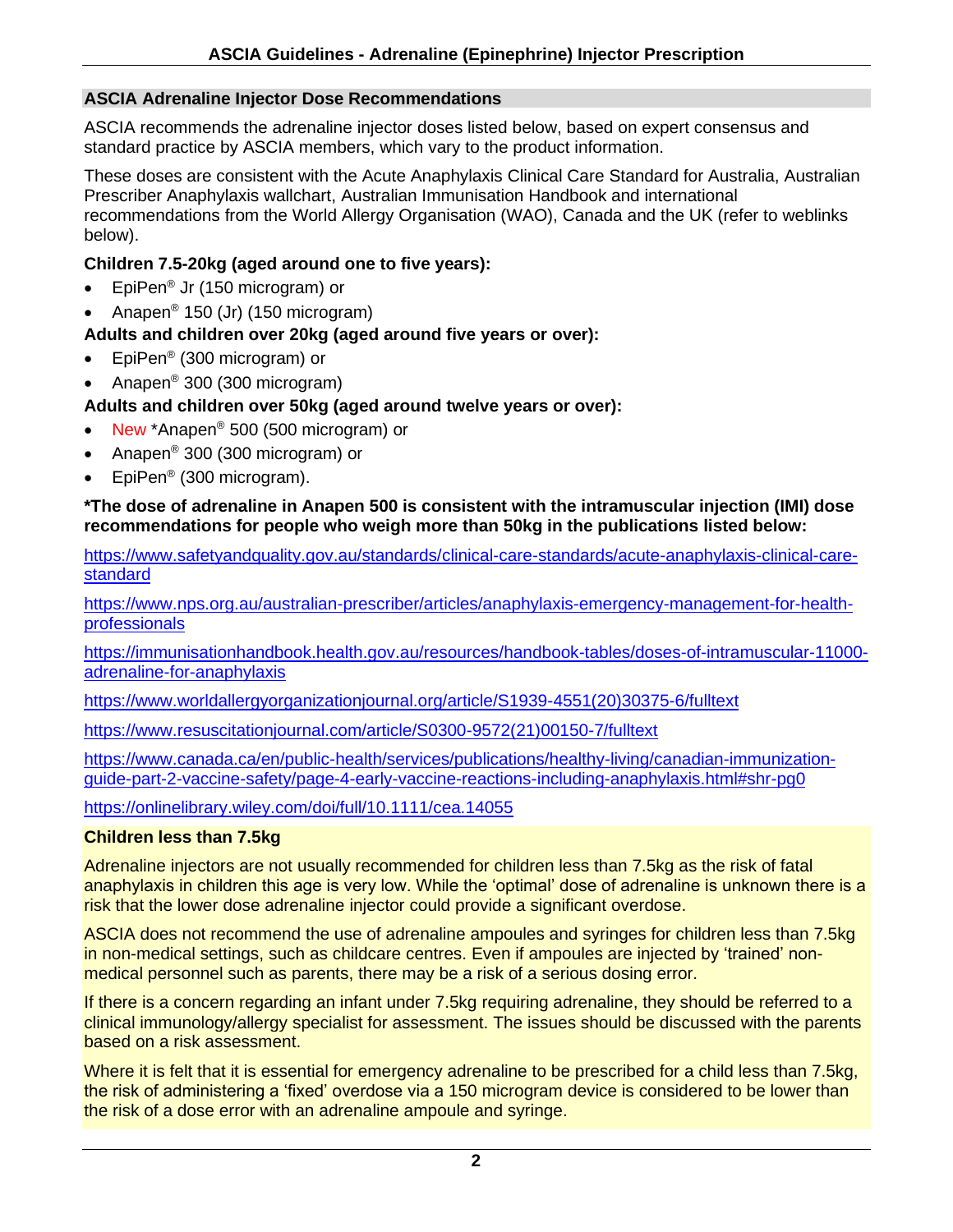# **ASCIA Adrenaline Injector Prescription Guide**

#### **Adrenaline injector prescription is recommended for patients with:**

- **History of anaphylaxis** If the patient is considered to be at continuing risk from allergic reactions to identified triggers (confirmed allergen/s) or unidentified triggers (idiopathic anaphylaxis).
- **Food allergy (excluding oral allergy syndrome) and co-existing unstable or moderate to severe, persistent asthma.** Rationale: Most food allergy related fatalities occur in those with unstable asthma.
- **Underlying mast cell disorders** (e.g. systemic mastocytosis or elevated baseline serum tryptase concentrations) together with any previous systemic allergic reactions to insect stings, including patients undergoing venom immunotherapy.

**Adrenaline injector prescription is sometimes recommended for patients with a history of a generalised allergic reaction, with one or more of the additional risk factors listed below.**

#### **Age:**

• **Teenagers and young adults with food allergy**. While food allergy is most common in young children aged five years or less, most recorded fatal reactions to foods occur in teenagers and young adults. This may in part relate to greater risk taking behaviour in this age group, but may also reflect greater likelihood of accidental exposure to food allergens when eating away from home, or while not under parental supervision.

#### **Specific allergic triggers:**

- **Peanut, tree nuts and seafood**. Fatal anaphylaxis may arise from any food, but most fatalities arise from food allergy that persists into adolescence and adult life (e.g. peanut, tree nut, sesame seed and seafood allergies). Allergic reactions to these foods may occur following ingestion of relatively small amounts, and the risk of reaction is unlikely to be reduced by cooking or food processing.
- **Generalised urticaria alone without anaphylaxis following insect stings** (e.g. bee, wasp or Jack Jumper ant stings) or following tick bites is not a routine indication for adrenaline injector prescription, but may be considered (in conjunction with allergen specific immunotherapy if available) in selected cases. Decisions regarding immunotherapy will take into consideration factors such as the risk of progression to anaphylaxis (based on follow-up studies), patient age (more likely in adults than children), co-morbidity (significant cardiorespiratory disease) or living or working in remote areas (where access to emergency medical care may be more problematic) or occupational (e.g. bee keeping) or even recreational exposure to stinging insects (e.g. hiking in areas where Jack Jumper ants are endemic).

#### **Co-morbid conditions:**

- **Asthma.** Unstable or moderate to severe, persistent asthma increases the risk of respiratory compromise in those allergic to food. Treatment to control asthma symptoms is important in this group (e.g. medication, allergen immunotherapy).
- **Cardiovascular disease** (hypertension, ischaemic heart disease or arrhythmia) is associated with a relatively greater risk of fatal anaphylaxis from insect stings.

#### • **Systemic Mastocytosis**

This list is not comprehensive and if there is a concern, patients should be referred to a clinical immunology/allergy specialist for assessment.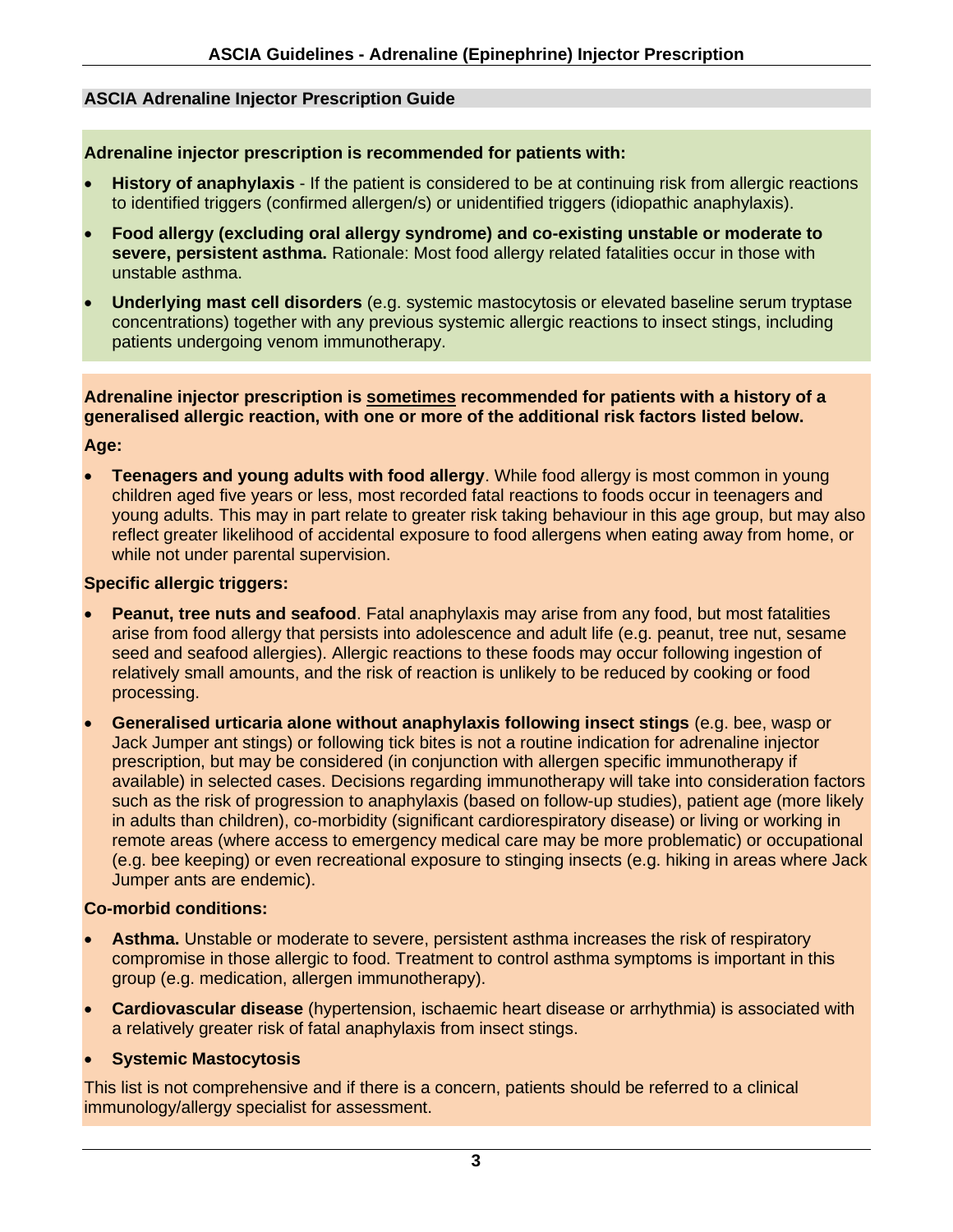#### **Limited access to emergency medical care:**

- **Remote residential locations.** In some remote residential locations (e.g. remote rural areas), access to medical care and early administration of adrenaline may not be possible unless an adrenaline injector is provided to the patient or their carers for administration. It is important to distinguish this situation of permanent risk from those at short-lived risk (e.g. bushwalking, school camps).
- **Prolonged travel abroad.** Consideration of temporary availability to patients considered at lower risk, who are travelling abroad may also be considered, where language barriers and lesser control over food preparation may increase the risk of accidental exposure and access to medical care may also be limited.

These factors should be considered when deciding whether an adrenaline injector is prescribed, as they are known risk factors for more severe or fatal allergic reactions.

#### **Adrenaline injector prescription is not normally recommended for patients with the following:**

- **Asthma without a history of anaphylaxis or generalised allergic reactions.**
- **If known allergen can be successfully avoided**, such as drug (medication) allergy. Under these circumstances the wearing of medical identification jewellery is strongly recommended.
- **Oral allergy syndrome** The likelihood of progression to anaphylaxis is very low.
- **Elevated specific IgE only (positive blood or skin allergy test) without a history of clinical reactivity** - A positive allergy test without a history strongly suggestive of allergy is an indication for specialist allergy assessment, which will include assessment of the risk of allergy and anaphylaxis, and sometimes include challenge testing.
- **Family (rather than personal) history of anaphylaxis or allergy** Whilst the risk for allergic disease such as asthma, allergic rhinitis and atopic eczema is in part inherited, there is not a substantial genetic contribution to food, insect sting or drug (medication) allergy risk, and the risk of anaphylaxis is not inherited.
- **Local reactions to insect stings in adults and children** Follow up studies demonstrate that these rarely progress to anaphylaxis.
- **Generalised skin rash (only) to bee or wasp stings in children** Follow up studies of subsequent bee stings in children presenting with local reactions or generalised skin rash (only) show that these children are at a very low risk of experiencing anaphylaxis with subsequent stings.
- **Resolved food allergy** This should be established by a clinical immunology/allergy specialist.
- **Isolated angioedema** The risk of fatal angioedema (unrelated to food or insect sting allergy, hereditary angioedema or use of ACE inhibitor medication) is very low. If there is a concern, patients should be referred to a clinical immunology/allergy specialist for assessment.

To access clinical definitions refer to the ASCIA Guidelines for Acute Management of Anaphylaxis on the ASCIA website [www.allergy.org.au/hp/papers/acute-management-of-anaphylaxis-guidelines](http://www.allergy.org.au/hp/papers/acute-management-of-anaphylaxis-guidelines)

Updated ASCIA Action Plans for Anaphylaxis, e-training courses and other resources which include EpiPen<sup>®</sup> and Anapen<sup>®</sup> instructions are available on the ASCIA website [www.allergy.org.au/anaphylaxis](http://www.allergy.org.au/anaphylaxis)